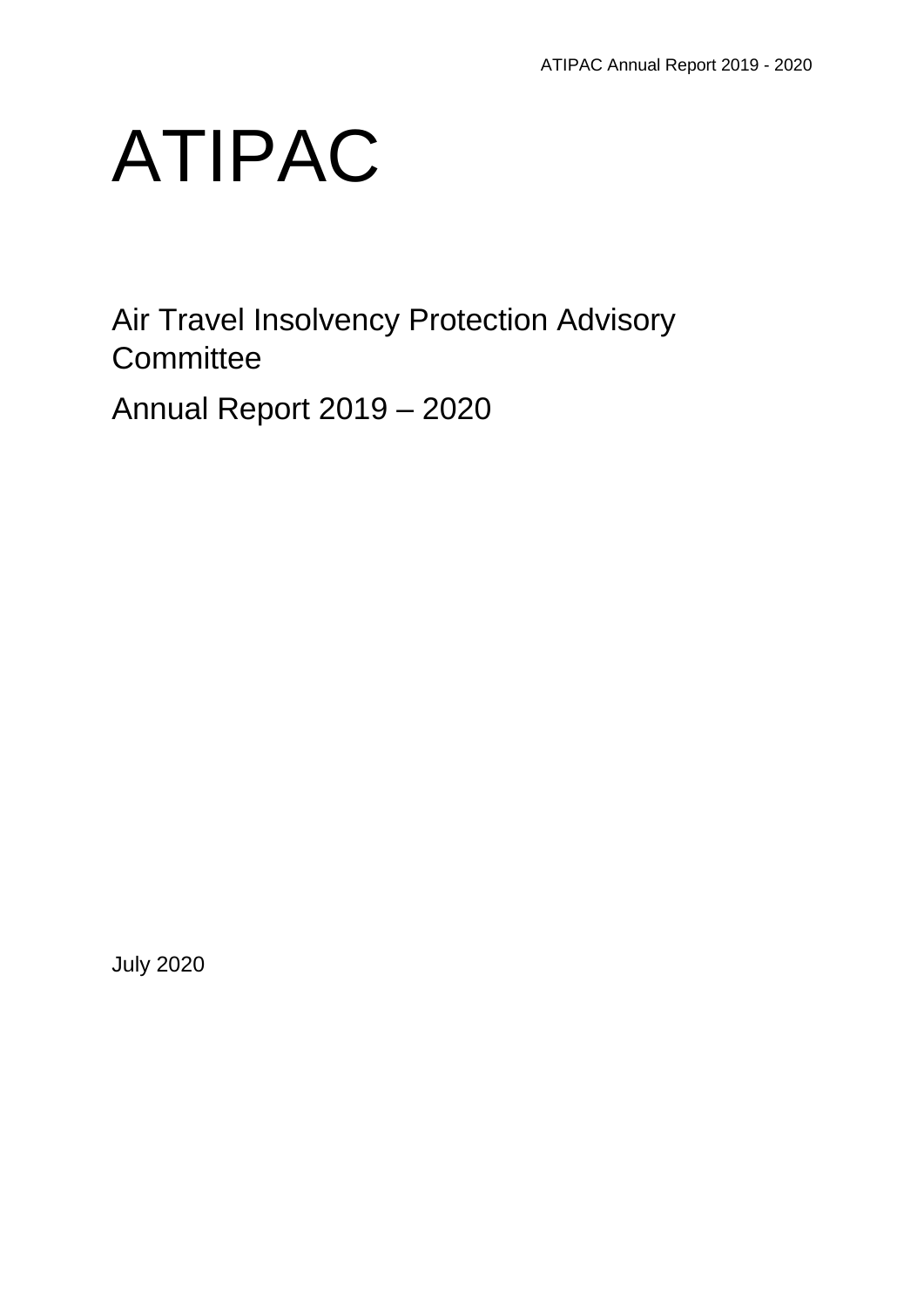©Air Travel Insolvency Protection Advisory Committee 2020

Copies of this publication may be reproduced for personal use, or for use within a company or organisation, but may not otherwise be reproduced for publication.

To use or reference CAA publications for any other purpose, for example within training material for students, please contact the CAA at the address below for formal agreement.

Enquiries regarding the content of this publication should be sent to:

E-mail: [atipac@caa.co.uk](mailto:atipac@caa.co.uk)

Further information about ATIPAC is available at [www.atipac.org.uk](http://www.atipac.org.uk/)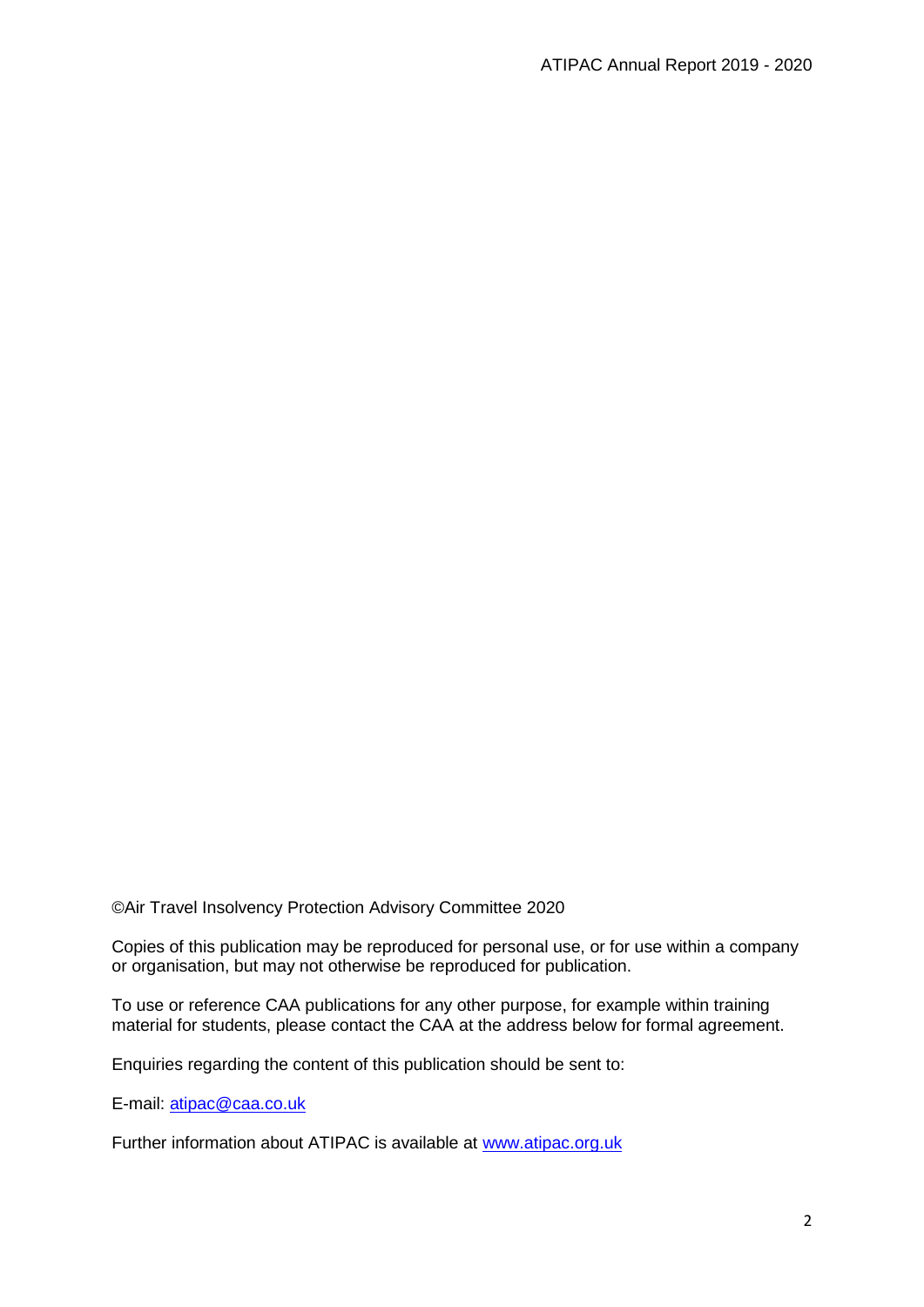# **Contents**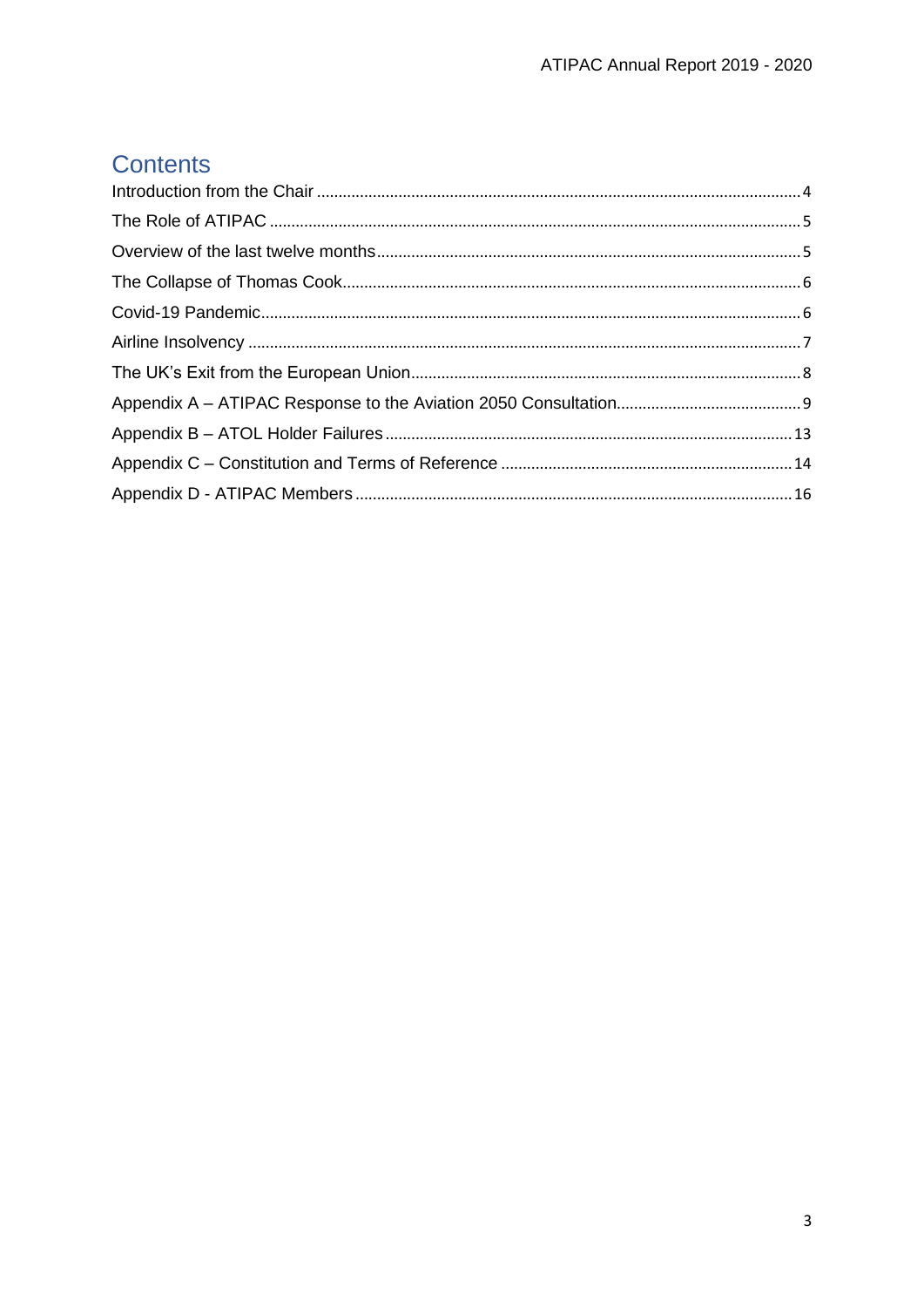# <span id="page-3-0"></span>Introduction from the Chair



Dear Secretary of State,

I am pleased to enclose the twentieth annual report of the Air Travel Insolvency Protection Advisory Committee, covering the year ending 31 March 2020. This period saw the failure of Thomas Cook and the beginning of the COVID19 lockdown. Never has it been more important to ensure that consumers are protected against travel company insolvency.

Yours sincerely,

#### **Sandra Webber**

ATIPAC Chair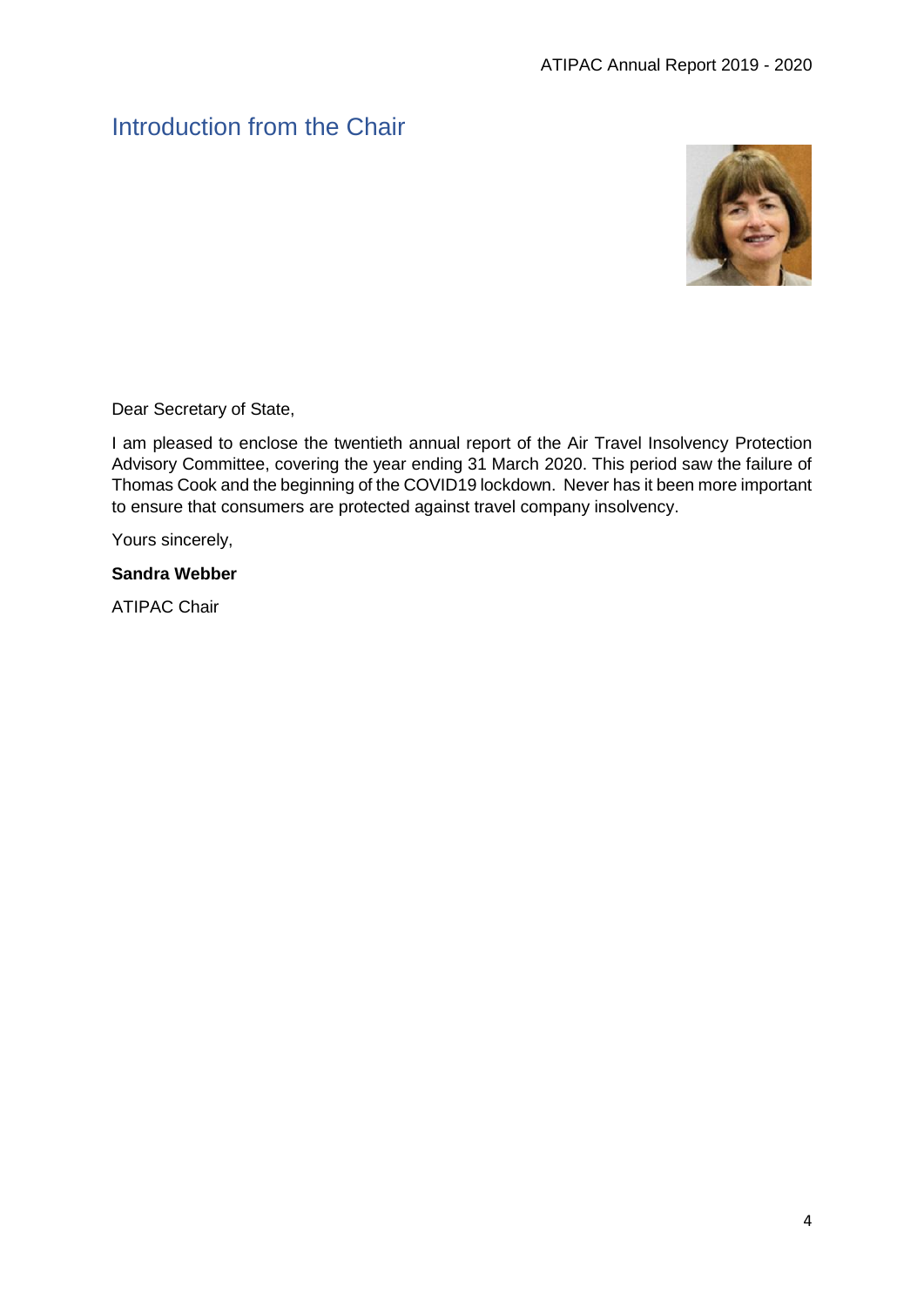# <span id="page-4-0"></span>The Role of ATIPAC

1

The Committee was created by the Secretary of State for Transport in 2000 to provide informed advice to Government on financial protection of air travellers and customers booking with air travel organisers.

The Committee is devoted to furthering the interests and financial protection of air travellers. The Committee which meets on a quarterly basis, has an independent Chair, and its membership is uniquely balanced between trade, regulator, passenger representatives and independent members, with a breadth and depth of knowledge and experience from all areas of the travel industry.

Given the diversity of its membership, it is not possible for the report to cover all points of view, however, the report reflects the viewpoint of the majority of members. It should also be noted that although the Committee's Secretariat function is provided by the CAA, not all aspects of the report will necessarily reflect the CAA's own views.

## <span id="page-4-1"></span>Overview of the last twelve months

Since the Committee last reported, the aviation and travel industries have faced a number of unprecedented challenges. The collapse of **Thomas Cook**, one of the world's oldest tour operators, saw both the largest peacetime repatriation of British nationals, and the largest claims payment exercise in the history of the ATOL scheme. The fact that consumers abroad were brought home and those scheduled to travel got their money back, highlights the value of financial protection.

Although the failure of Thomas Cook was a significant event, the industry had started to emerge positively. However, the outbreak of the **Covid-19** pandemic has undone much of this progress. With flights and holidays being cancelled, thousands of consumers have had their travel plans ruined. The full impact of this on the industry and consumers remains to be seen, but it has highlighted the inadequacy of the current financial protection regime for a pandemic. Under the Package Travel Regulations 2018, consumers are entitled to their money back within 14 days if a package holiday cannot go ahead. However, with no new bookings being made and slow refunds from airlines they have paid, many tour operators have faced cashflow problems and cannot refund money without putting themselves at risk of insolvency. This had left many thousands of consumers waiting for a refund or accepting a credit note. The Committee welcomes the announcement of government support to ensure that Refund Credit Notes (RCNs) will be protected by  $ATOL<sup>1</sup>$ . This should help give consumers the confidence that they will get their money back if they accepted a credit note and the ATOL-licensed company that they booked with ceases to trade.

The debate over **insolvency protection for airline passengers** has continued. The Committee remains of the view that a workable framework to give consumers purchasing airline tickets the same level of protection as those who travel on a package holiday should be developed. The work undertaken previously should be revisited to consider whether it is fit to cope with repatriations needed in a pandemic. The Government decision to repatriate consumers of Thomas Cook's airline business, but not Flybe's following their respective failures highlights inconsistencies in approach that need to be addressed so that consumers have clear expectations.

<sup>1</sup> <https://www.gov.uk/government/news/boost-to-passengers-as-government-bolsters-atol-scheme> (accessed 20/07/20)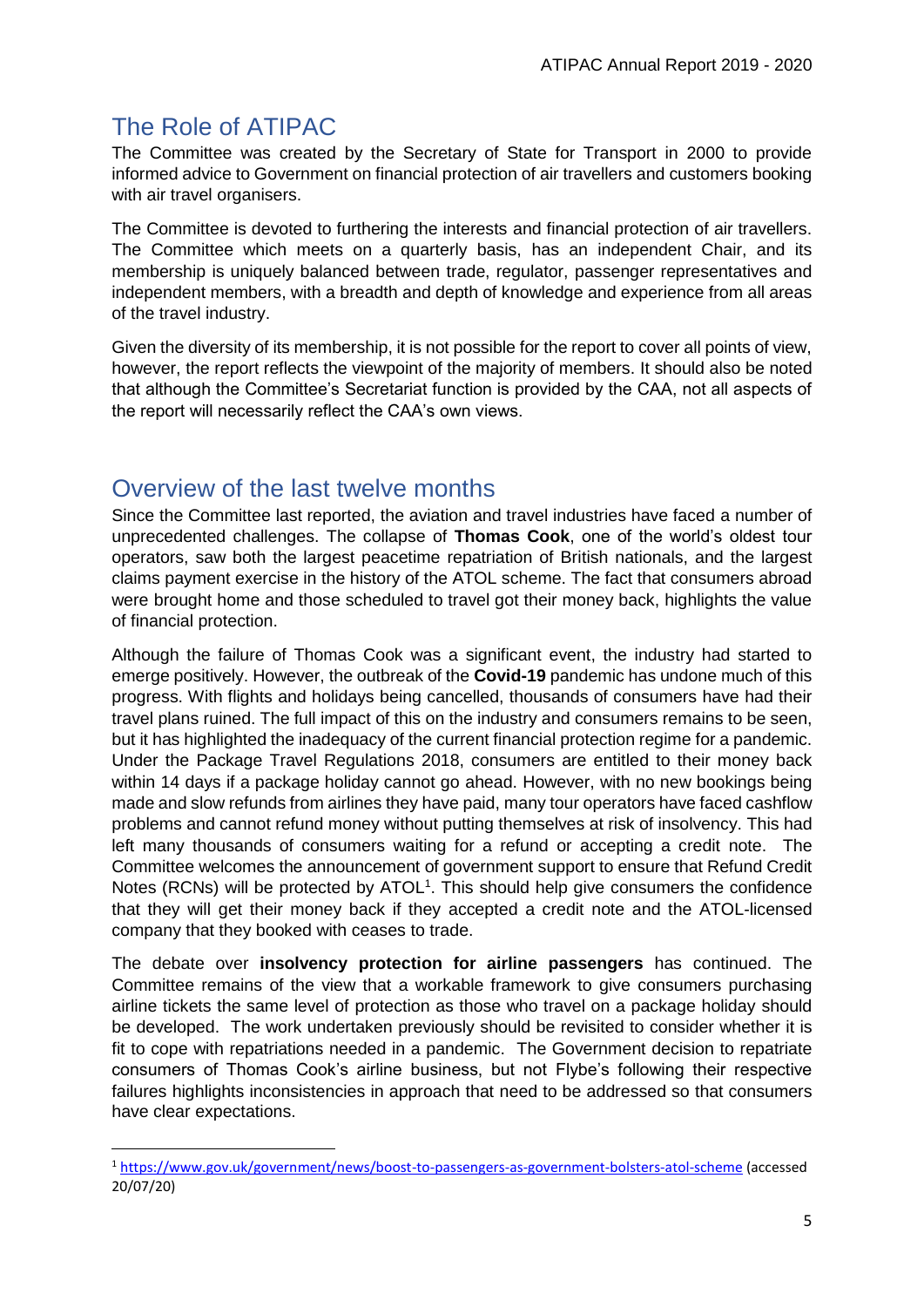The Committee is disappointed that the last published set of **Financial Statements for the Air Travel Trust** was for the period to 31 March 2018. The Committee has therefore been unable to review or form a view in relation to the financial arrangements that underpin the ATOL scheme at a time of fundamental change and uncertainty. The Committee acknowledges that this will have been a challenging time at which to complete the Financial Statements, but the situation needs to be resolved.

# <span id="page-5-0"></span>The Collapse of Thomas Cook

Thomas Cook's insolvency in September 2019 added further weight to the argument for an effective insolvency protection scheme for all consumers travelling by air, not just those on a package holiday. The failure of one of the oldest and largest tour operators saw the CAA launch the largest peacetime repatriation exercise in Operation Matterhorn. The two-week flying programme saw the return of some 140,000 passengers, nearly 80,000 more than had been repatriated in 2017 in the wake of Monarch's collapse.

At the time of Thomas Cook's failure, 45% of customers overseas were on packages protected by the CAA-administered ATOL scheme. This meant that customers in resort were entitled to a repatriation flight back to the UK, and those yet to travel would receive their money back. As with the repatriation exercise, the work to pay consumers was the largest in the history of the ATOL scheme. At the time of writing, nearly £350m has been paid in relation to 340,000 bookings<sup>2</sup>.

There were however more consumers who had booked flights directly with Thomas Cook's airline business and as a result were not covered by the ATOL scheme. Given the volume of passengers carried by Thomas Cook, the Government directed the CAA to repatriate these consumers too. This mirrored the action taken when Monarch entered administration. While appreciating the rationale for repatriating all Thomas Cook consumers, the Committee is concerned that the ATOL scheme could be undermined in the eyes of the consumer if those travelling without protection are offered repatriation flights on the same terms as those who had booked a package.

Allied to the above there is also the concern that the Government's actions in repatriating all passengers, including those without financial protection, will create an expectation among consumers that they would always be repatriated without cost should their tour operator or airline become insolvent.

# <span id="page-5-1"></span>Covid-19 Pandemic

**.** 

The Covid-19 pandemic has had a devastating impact on the aviation and travel industries, as well as halting the travel plans of millions of consumers.

Although the severity of the events of 2020 could not necessarily have been foreseen, they have highlighted a number of issues with these sectors and their regulatory frameworks which need to be addressed as industries start to recover.

The near-global shutdown of the travel industry has raised concerns that it is a sector that lacks financial robustness. This lack of robustness will inevitably have consequences for consumers. Businesses of all sizes have seen significant cashflow problems as they aim to

<sup>2</sup> <https://www.caa.co.uk/News/99--of-Thomas-Cook-claims-now-settled/> (accessed 29/04/20)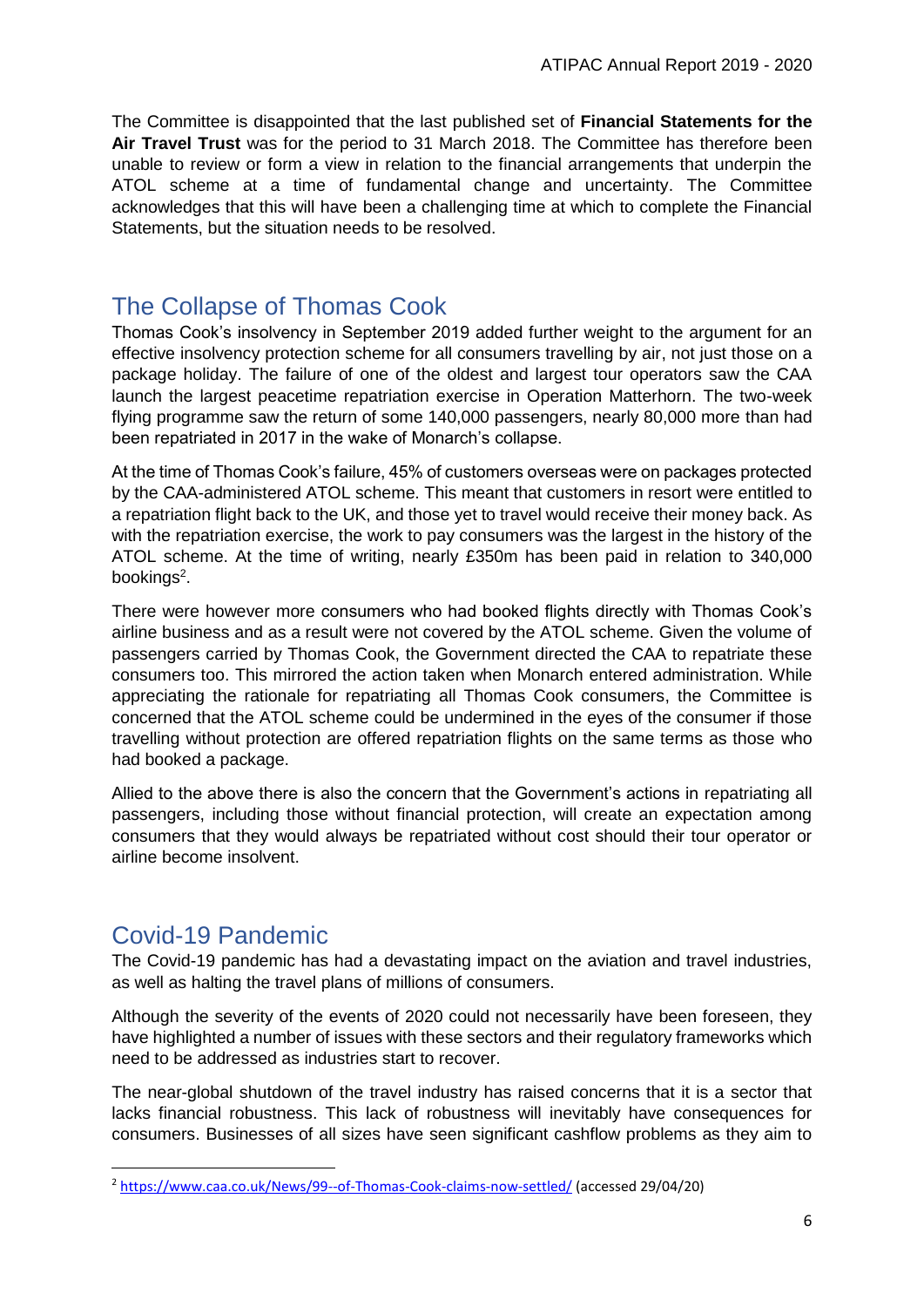pay staff, utility bills and their suppliers. However, with a lack of revenue from new bookings and slow refunds from airlines they have paid, honouring these payments has proved a challenge, and unfortunately some companies will cease to trade.

Cashflow problems have also meant that many consumers who have had their travel plans disrupted have been unable to access refunds from travel agents, tour operators and airlines. In respect of package holidays, the Package Travel Regulations (PTRs) give consumers the right to a refund within 14 days if their holiday is cancelled. The Committee fully recognises that the PTRs are not within the Secretary of State for Transport's mandate, but it is legislation that has a significant overlap with his area of responsibility.

While drafted with the consumer's interest in mind, the obligation in the PTRs has created a situation whereby many travel agents and tour operators with no new revenue streams are unable to provide their customers with cash refunds because the money has not been ringfenced.

This has seen many travel agents and tour operators issuing vouchers or Refund Credit Notes (RCNs) to consumers in lieu of a cash refund. The principle behind these is that the consumer will be able to put the vouchers or RCN towards a future holiday, without the travel agent or tour operator having to return money. With the fragile state of many travel companies at present, a further concern had arisen over whether these vouchers or RCNs have the same level of financial protection as the original booking. The Committee is aware that this uncertainty has caused a significant increase in calls from consumers to organisations such as Trading Standards. The announcement that RCNs will be ATOL protected is very much welcomed by the Committee.

The Committee would also urge the Government and CAA to act on airline refunds. There has been widespread media coverage of airlines failing to meet their legal obligations in providing refunds under the auspices of EU Regulation 261. The Committee fully accepts that airlines, as with travel agents and tour operators, have struggled during the lockdown period. However, the failure to meet obligations has resulted in consumer distress and in some cases added to the difficulties of other travel businesses in meeting their duties to consumers and suppliers, potentially putting additional strain on the Air Travel Trust's resources.

The Committee acknowledges that not all airlines and travel businesses have failed to meet their obligations to consumers. However, the actions of businesses that have, has helped create an unfortunate tension between different parts of the aviation and travel sectors, and consumers.

Work also needs to be undertaken on a broader scale to help rebuild consumer confidence. There need to be consistent standards applied across the industry and across borders, so that consumers have certainty about how and where they can travel. It is important therefore that both Government and industry work closely together and deliver clear and consistent messages to the travelling public.

## <span id="page-6-0"></span>Airline Insolvency

The Committee has previously welcomed the Government's work to introduce an airline insolvency regime following the publication of Sir Peter Bucks's report. The Committee was also grateful for the opportunity to comment on the report's proposals through the Aviation 2050 consultation.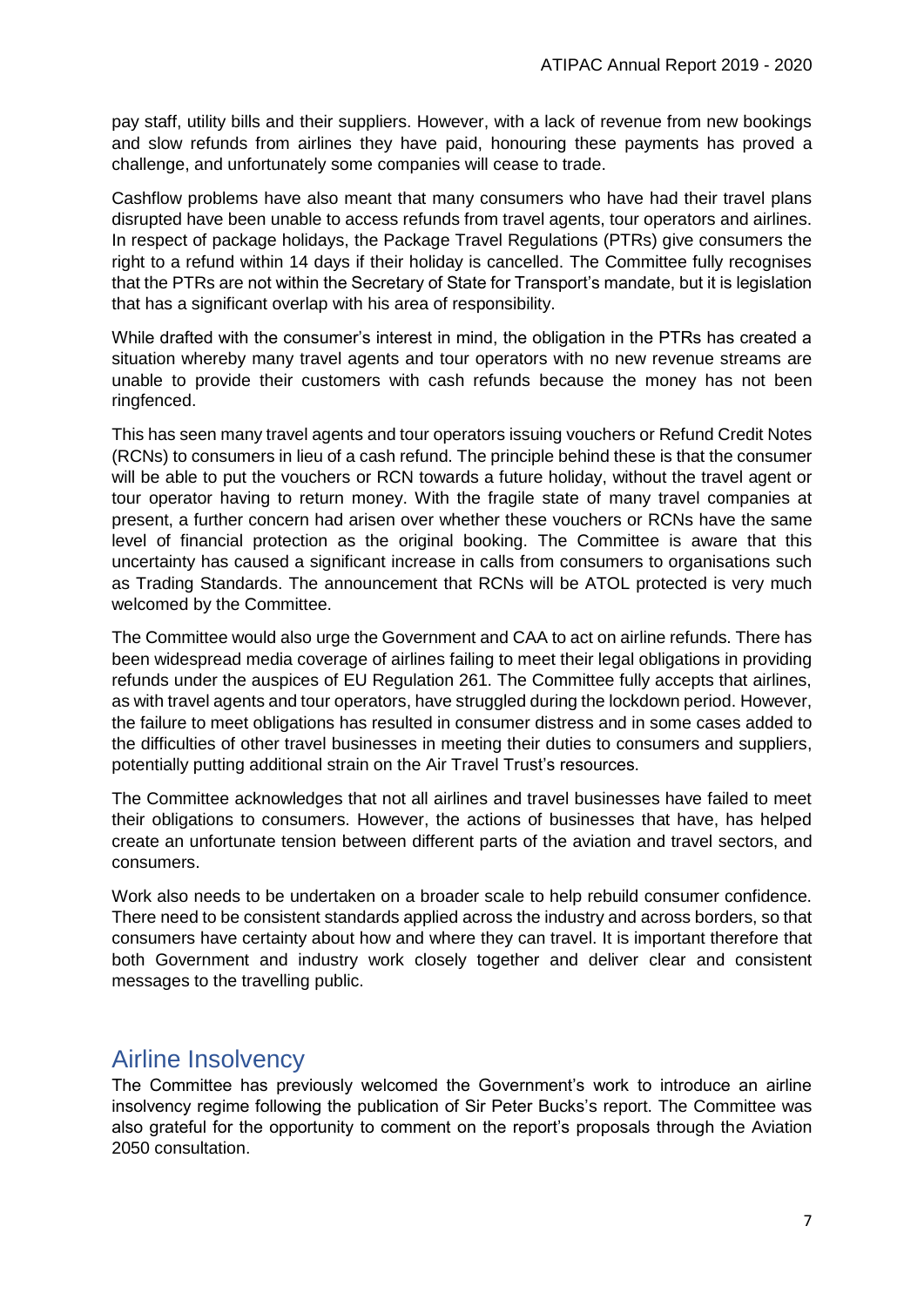Within a year of the report's publication, Thomas Cook and Flybe have ceased to trade. As discussed above, Thomas Cook consumers overseas at the point of failure were repatriated, and those with ATOL-protected forward bookings will have received their money back. Whereas for Flybe's passengers, most of whom will have purchased tickets directly from the airline, there was no organised repatriation for those overseas. However, for consumers having to return home following failure, there would have been a need to pay for replacement flights or train travel and then claim this from credit card or insurance companies. The Committee notes that rescue fare arrangements were put in place by other airlines and rail companies to assist Flybe passengers.

It is accepted that the Government's focus in the short to medium term will be on managing the effects of Covid-19, however, it is important that the work undertaken on airline insolvency is not lost. The pandemic could have a longer-term impact on the aviation and travel industry, so there remains a need for a workable insolvency regime to be put in place. The Government may also wish to consider broadening the scope of what is delivered through an airline insolvency regime. The existing proposals include measures for a repatriation operation to be undertaken in the event of airlines failing. As Covid-19 took hold and international borders were closed, a great deal of work was undertaken at short notice to repatriate UK residents from all over the world. While it was possible to use some commercial capacity, the Government also had to undertake its own complex repatriation operation. In light of these experiences, consideration should be given to including measures for the Government to undertake a mass repatriation of residents in the event of a future global crisis, particularly where capacity is not available on existing flights.

## <span id="page-7-0"></span>The UK's Exit from the European Union

The UK's departure from the European Union took effect from January 2020. Although Brexit has caused uncertainty which has affected the travel industry and consumers, the Committee is alive to the opportunities that could be created. With the transition period concluding at the end of December, the Committee hopes that a deal can be reached, so that uncertainty or upheaval is kept to a minimum.

The priority must be to rebuild the economy following Covid-19, but leaving the EU gives the opportunity to revisit and review one of the key pieces of legislation covering the travel industry; The Package Travel and Linked-Travel Arrangement Regulations. Certain aspects of these regulations have not benefitted consumers in the way that had been intended, principally around linked-travel arrangements. These have resulted in confusion for consumers over what aspects of their holiday are financially protected. And as mentioned above, the requirement to provide consumers with full refunds within 14 days if their package holiday is cancelled was a good protection but many travel agents and tour operators have been unable to deliver it because of chronic cashflow problems in the wake of Covid-19. Looking ahead, this is a matter that the Government should review.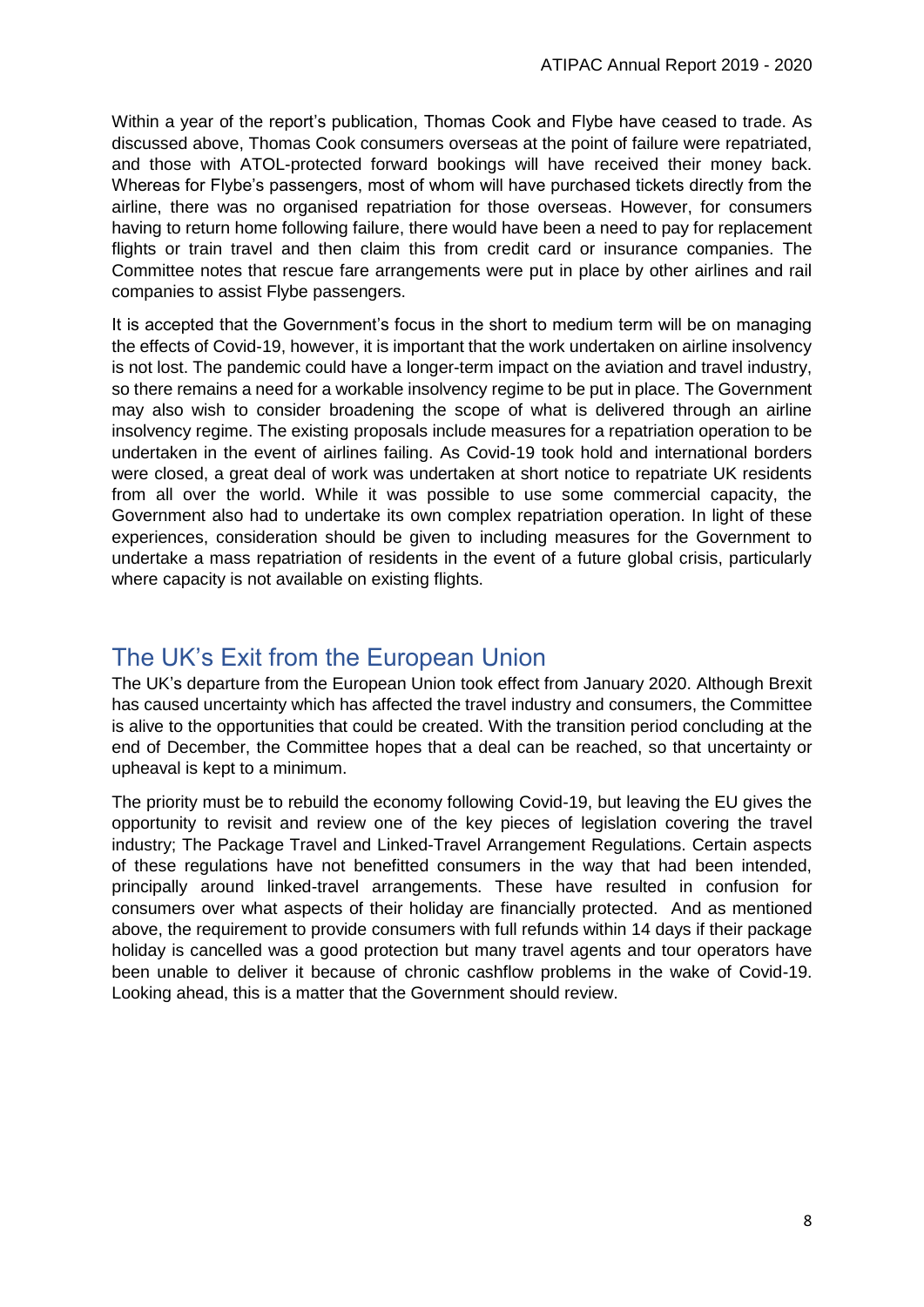# <span id="page-8-0"></span>Appendix A – ATIPAC Response to the Aviation 2050 **Consultation**

The Committee responded to the Aviation 2050 Consultation in June 2019. In its response, ATIPAC also acknowledged the proposals put forward in the Airline Insolvency Review final report (published May 2019).

With the Committee's focus on financial protection of the consumer, only questions from chapter 10 of the Consultation were responded to.

#### **43. To what extent does the proposed Passenger Charter adequately address the issues that are most important to passengers?**

The Air Transport Insolvency Protection Advisory Committee (ATIPAC) was established by government in 2000 to review and provide advice on insolvency protection for air travellers. The Committee has a broad membership from industry and consumer groups. Given the breadth of membership it is difficult to provide responses which all Committee members completely agree with. Therefore, some of the responses given represent the majority view.

It should also be noted that the Civil Aviation Authority is represented on the Committee. However, the response to this consultation has been led by non-CAA members, and while the CAA may agree with some of the answers given, this response is not a statement of CAA policy.

The committee welcomes the proposal in para 5.17 that the Passenger Charter should include "expectations and obligations on compensation and repatriation for when an airline becomes insolvent". This is a positive step.It is crucial that travellers are aware of the protections and choices available to them.

The majority of the committee would go further and strongly encourage the government to consider the recommendations put forward in the Airline Insolvency Review (AIR) final report and to incorporate these within the proposed Passenger Charter.

Airline failure is rare, particularly among UK airlines. However, when failure does occur, it can cause financial loss and distress to passengers, particularly those overseas at the point of failure. It is therefore of great importance that effective measures are in place to protect and assist passengers in the event of an airline failure.

The Committee would welcome the opportunity to engage with government and the CAA over the coming months as measures are developed.

Passengers with forward bookings may be able to utilise the existing financial protections afforded by ATOL and s.75 of the Consumer Credit Act 1975 if an airline fails, but ATOL does not protect the majority of flight bookings, and not all bookings will be made by credit card. The uncertainty over what protection is afforded to passengers needs to be made clear so that consumers are not left out of pocket.

The Committee notes the recommendation in the AIR report that the CAA is nominated as the 'Coordinating Body' and given a broad range of tools to support passengers in need of repatriation. This range of tools and resources would be essential in the event of a large airline failure where the industry alone is unable to provide large-scale repatriation. The Committee highlighted in its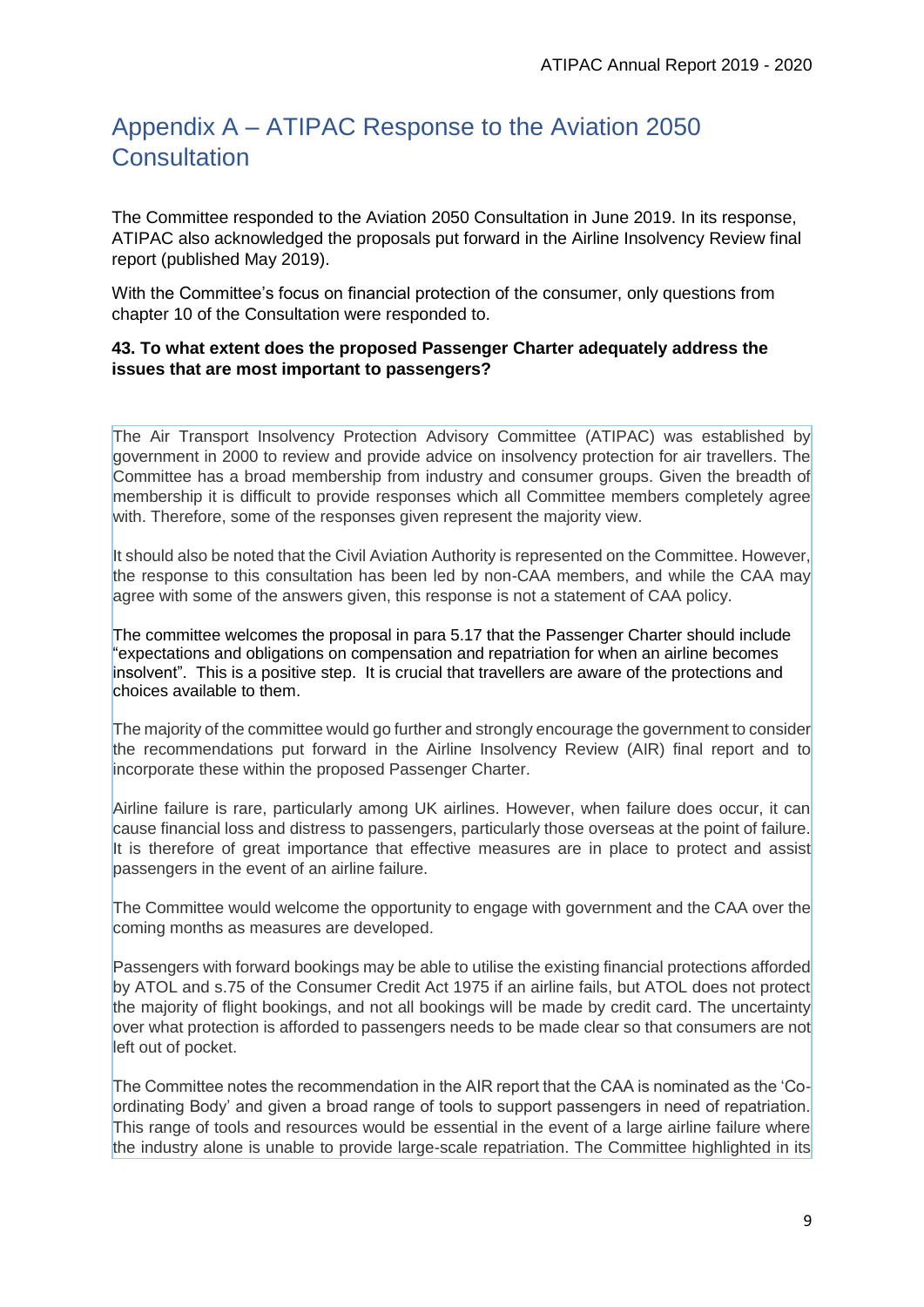response to the AIR Call for Evidence that the CAA should be the centralised body charged with managing a repatriation if required.

The whole Committee supports the proposals in the Consultation to increase the CAA's ATOL enforcement powers so that it can take further action against poor or illicit behaviour in the travel industry. However, the associated Package Travel Regulations are enforced by local authority trading standards departments which do not deal with enough cases to build up expertise and act as a deterrent. A lead authority approach would allow for centralised and efficient enforcement.

#### **44. How should the operating model for border service be designed to improve the passenger experience?**

The Committee has no views on this issue.

#### **Policy proposals**

The questions in the section below refer to policy proposals contained in chapter 5 of the consultation document - Enhance the passenger experience. As with the rest of this consultation, you are welcome to respond to any, all or none of the questions in this section.

#### **45. How could the policy proposals be improved to maximise their impact and effectiveness in addressing the issues that have been identified?**

The Consultation did not put forward specific proposals on consumer protection in the event of airline insolvency because the final report of the AIR had not been published and the consultation was launched. ATIPAC welcomes the government's stated commitment to following up this report and urges the government to work rapidly with the industry to develop workable policies, bearing in mind the implementation challenges for the many small businesses which sell air travel.

#### **46. How should the proposals described be prioritised, based on their importance and urgency?**

All of the measures outlined in the Consultation are important. However, given ATIPAC's unique area of focus, and the publication of the AIR, the Committee strongly advises the government to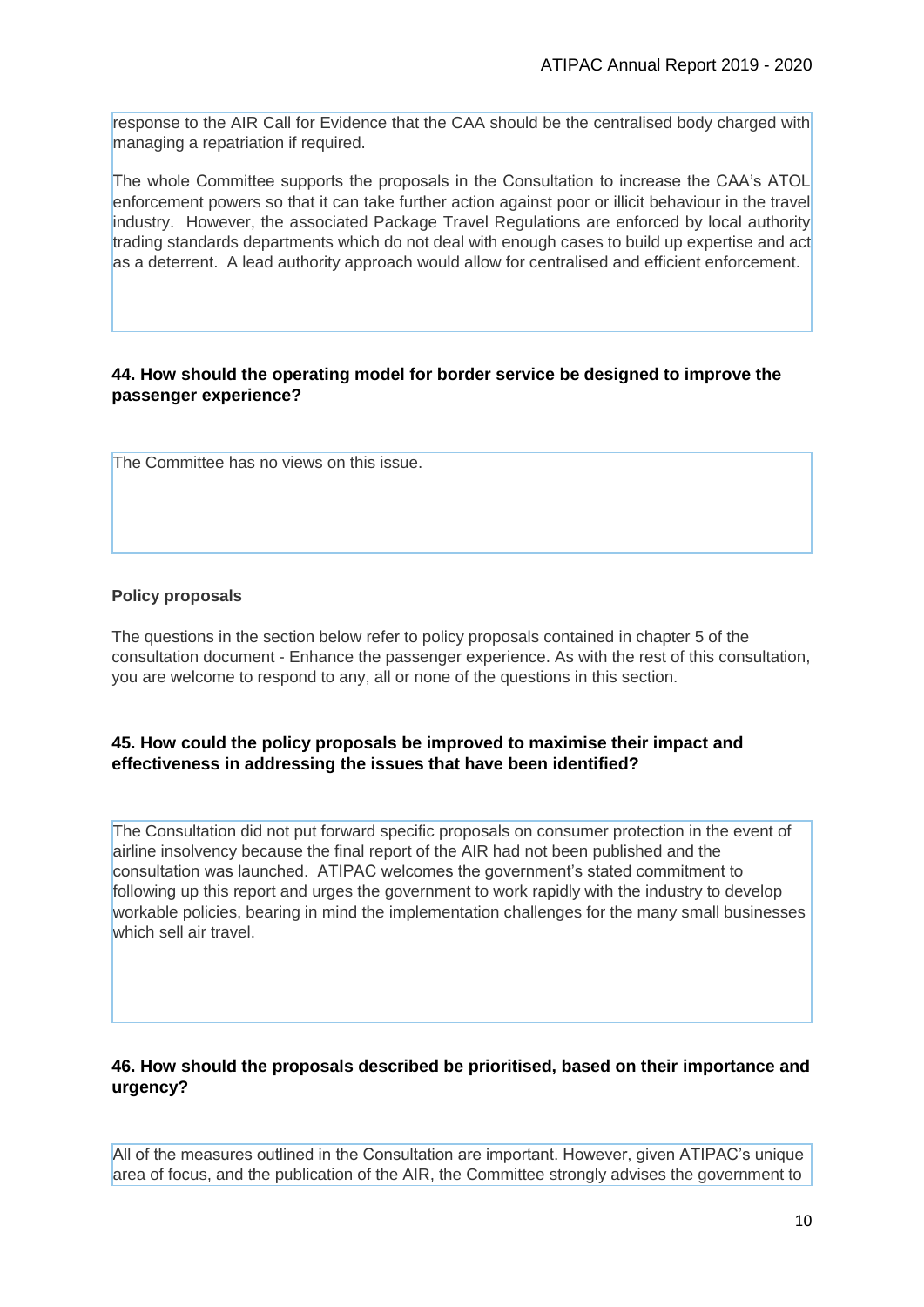consider the proposals for putting effective systems in place in the event of airline failure. This issue has been debated for many years without resolution, leaving a confusing landscape of protection measures for consumers to navigate and the scope for consumer hardship. Establishing the AIR was a big step forward and must now be translated into real protections. It is well documented that the majority of flight bookings made in the UK are not subject to ATOL protection and it can be unclear to consumers how they might be protected, if at all, in the event that an airline fails.

#### **47. What implementation issues need to be considered and how should these be approached? (e.g. resourcing challenges, high levels of complexity, process redesign, demanding timelines)**

Broadly speaking the Committee is favour of the introduction of a Flight Protection Scheme, however, this view is not unanimous, and those in favour of it have varying views on how the Scheme would be implemented. For those in favour of the Scheme's introduction, Committee members are of the view that implementation must be carefully managed and its operation alongside ATOL planned out. Most of the Committee would argue that for it to be cost effective, a system needs to be developed so that airlines/travel companies can see whether a booking is already protected by ATOL before applying the charge for the new Scheme.

However, some Committee members representing industry groups have suggested going further and applying the Flight Protection Scheme to all flights irrespective of whether they form part of an ATOL-protected package.

The differing views among Committee members on the most effective way to deliver a new Scheme, and resolve the issue of double protection are likely to be replicated elsewhere within consumer groups and industry. Therefore, the Committee advises that this forms part of a further consultation.

There is also a need to establish how the charges for the Flight Protection Scheme would be calculated and applied to different airlines. At present the ATOL Protection Contribution (APC) that is paid into the Air Travel Trust is set at the same level, irrespective of the type of the value of a booking, or the travel company. It is unclear at this stage whether a flat fee would be levied, or whether charges levied on a case-by-case basis, although it is noted that the AIR report contains a discussion on the merits of both options.

The Committee is also concerned about how the protection Scheme would be implemented for non-UK-based airlines, given the volume of UK-originating passengers that make use of them.

Information on any new Scheme and the protection offered would need to be made clear to consumers, not just in booking terms and conditions, but as part of a wider awareness campaign, so that they are aware of the scope of their protection, and whether there is any interface with ATOL protection, travel insurance or credit card protection under the Consumer Credit Act.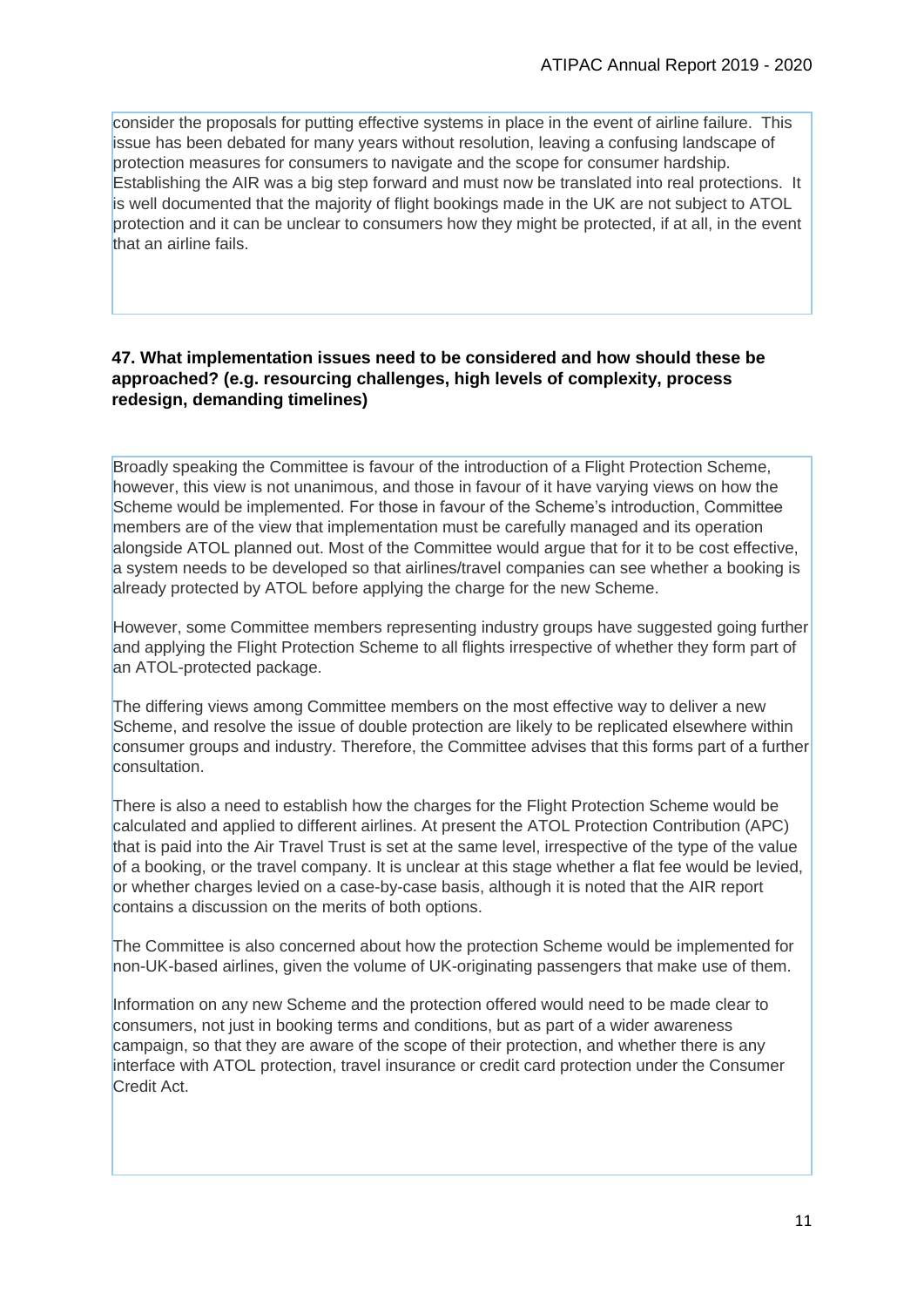#### **48. What are the financial burdens that need to be managed and how might those be addressed?**

As above, the Committee would urge that any new Scheme is carefully implemented. Attention needs to be paid over how a new protection Scheme would dovetail with ATOL so that passengers do not pay twice to protect a flight booking as this would increase prices and deter consumers from purchasing flights. At present the travel industry has been under pressure from a range of issues, including instability in countries once popular for tourism and the uncertainty regarding Brexit. These pressures have contributed to reduced margins for businesses of all sizes.

#### **49. What are the regulatory burdens that need to be managed and how might these be addressed?**

Given the international and cross-border nature of air travel, particularly in the low-cost carrier market, it is essential that any charging regime is clearly advertised for airlines trading, or intending to trade in the UK market, so that they are able to apply the charge.

The CAA would need to have, as is being proposed, additional powers for imposing civil sanctions on operators, either through the ATOL Regulations, or through any new legislation for the Flight Protection Scheme. The Committee would argue that additional resources may be required to support enforcement activity. These additional resources would help to ensure that bad or illegal practice in the industry is clamped down on, and serve to give confidence to consumers that they are dealing with legitimate and compliant businesses.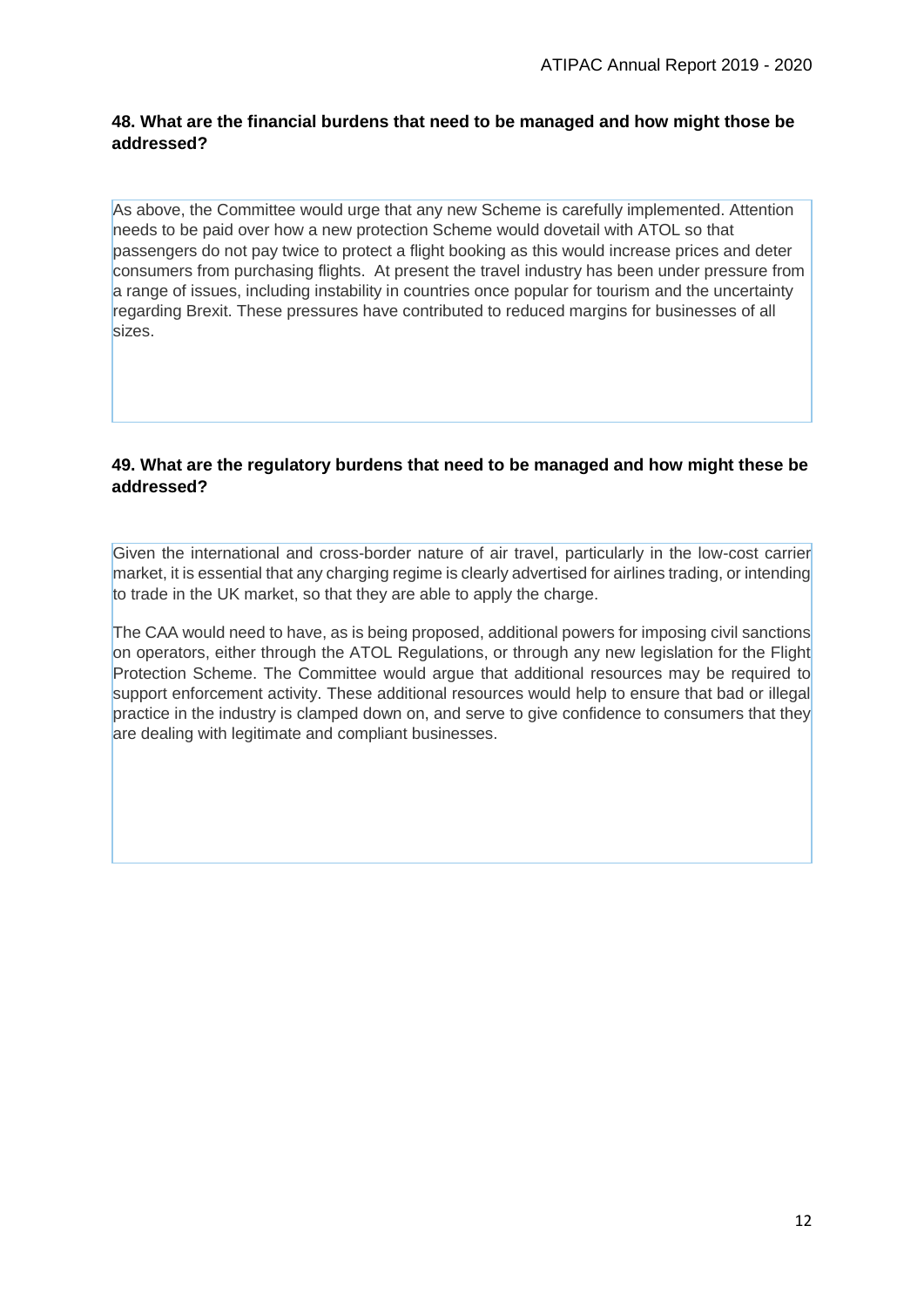# <span id="page-12-0"></span>Appendix B – ATOL Holder Failures



The table shows the number of ATOL holder failures from 2009 - 2010 to 2019 - 2020.

To end of March 2020, there were eight failures, down from nine in the previous financial year. However, the scale of the Thomas Cook failure was significantly greater than the other failures that occurred.

The table below shows the ATOL holders that failed during the past year and the date on which the failure occurred.

| <b>ATOL Holder</b>           | <b>Date of failure</b> |
|------------------------------|------------------------|
| The Holiday Place PLC        | 31/05/2019             |
| Superbreak Mini Holidays Ltd | 01/08/2019             |
| Thomas Cook Group PLC        | 23/09/2019             |
| Fairlight Jones Ltd          | 08/10/2019             |
| Old Havana Ltd               | 25/11/2019             |
| Can Be Done Ltd              | 12/03/2020             |
| Chaka Travel Ltd             | 13/03/2020             |
| <b>Westeast Travel Ltd</b>   | 13/03/2020             |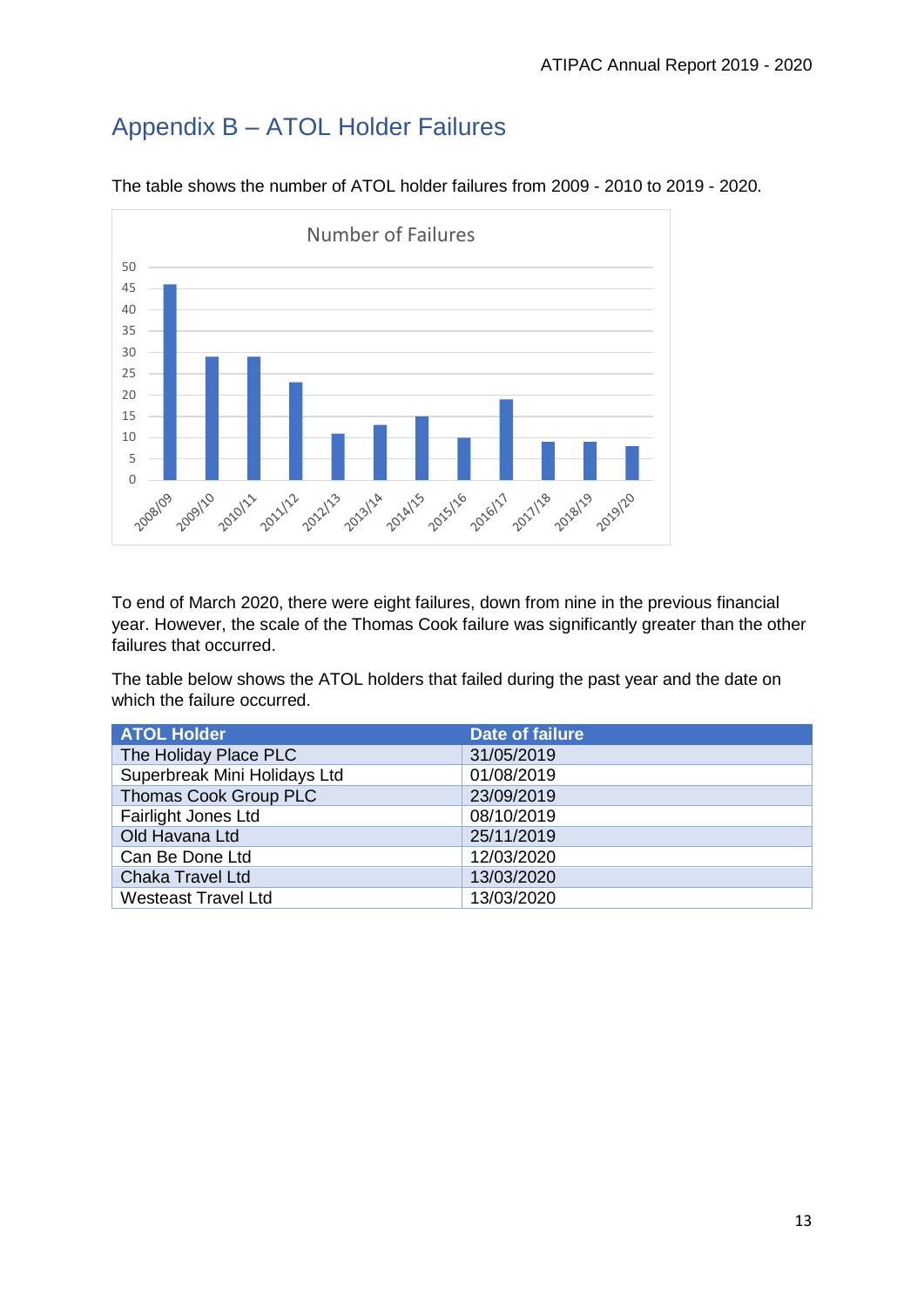# <span id="page-13-0"></span>Appendix C – Constitution and Terms of Reference

#### **Establishment and Role of the Committee**

1. The Air Travel Insolvency Protection Advisory Committee ("the Committee") is established by the Secretary of State for Transport to advise on the financial protection arrangements for air travellers and customers of air travel organisers.

#### **Composition of the Committee**

2. Members of the Committee shall be drawn from members and/or officers of organisations representing various market sectors of the travel trade and independent representatives. The Chair and Deputy should always be independent representatives.

#### *Trade*

There will be up to ten members representing travel agents, tour operators, third party protection arrangers and airlines. Appointments shall be made in consultation with relevant trade associations. Each of the following trade associations and/or their successor bodies shall always have the right to be represented by one member:

Association of British Travel Agents (ABTA) Association of Independent Tour Operators (AITO) Association of Airline Consolidators (AAC) Board of Airline Representatives in the UK (BAR UK) Travel Trust Association (TTA)

#### *Independent members*

There will be up to ten independent members of whom one will be Chair. These members will include at least three consumer representatives and three representing consumer-focused organisations.

#### *Civil Aviation Authority*

The Chair of the Air Travel Trust, and one other member of the Civil Aviation Authority.

#### *Appointments to the Committee*

3. Members shall be appointed by the Chair of the Civil Aviation Authority (CAA), for periods specified at the time of appointment. Membership periods should normally be periods of 4 years. Members may resign at any time. The CAA Chair will consult the Chair of the Committee before appointing Members other than from the CAA.

4. Where an organisation is invited to provide a representative, then alternates should be nominated, in order that the organisation's views and contribution to the Committee's deliberations may at all times be made. Where the appointment is in their personal capacity, then alternates are not appropriate.

5. If the Chair of the CAA is satisfied that a member has been absent from meetings of the Committee for more than three consecutive meetings or is satisfied that a member is otherwise unable or unfit to discharge the functions of a member of the Committee the membership may be declared vacant.

#### **Meetings of the Committee**

6. The Committee shall determine its own procedures for and frequency of meetings, including any requirement for a quorum.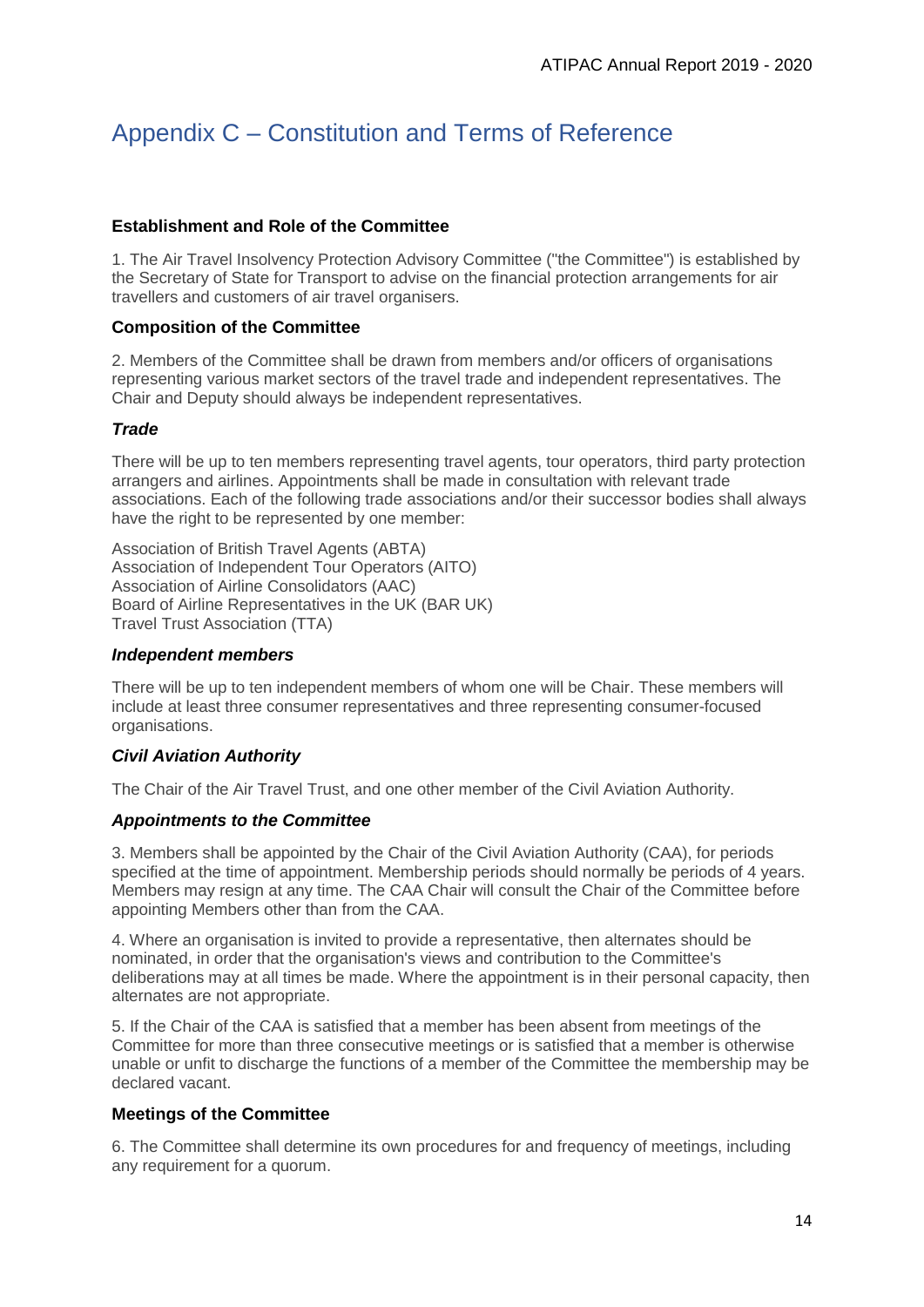7. The Chair may set up working groups to consider and report on specific issues. Although such groups will normally be made up of Committee members the Chair may appoint others with particular expertise at his discretion.

#### **Duties of Committee**

8. The Committee shall keep under review and from time to time advise the CAA, the Trustees of the Air Travel Trust and the Secretary of State for Transport on the arrangements for the financial protection of air travellers and customers of air travel organisers.

9. In particular it shall:

- advise the Trustees, the CAA and the Secretary of State on policies they should pursue to protect consumers;
- advise the CAA and the Trustees on payment policy and the use of their discretion when making payments from the Trust (The Payment Policy);
- advise the CAA how they can promote awareness of ATOL protection to consumers and consumer expectations of protection;
- advise on agreements between the Trustees, the CAA and third parties such as credit card companies where there are no commercial sensitivity issues;
- advise on current market conditions, emerging market trends and, where appropriate, their potential impact on consumers and the financial protection arrangements; and
- advise the CAA and the Trustees on the financial viability of the ATT.

10. The Committee shall submit to the Secretary of State an Annual Report on its activities in each year ended 31 March within four months of the end of that year. The Committee shall draw to the Secretary of State's attention at any time matters of concern on which, in its view, action is necessary.

#### **Administrative Arrangements**

11. Reasonable out of pocket expenses directly incurred by Members of the Committee in attending meetings shall be reimbursed by the CAA.

12. The CAA shall provide administrative support to the Committee.

Issued by: The Department of the Environment, Transport and the Regions April 2000 Amended by the Department for Transport July 2006 Amended by the Department for Transport September 2014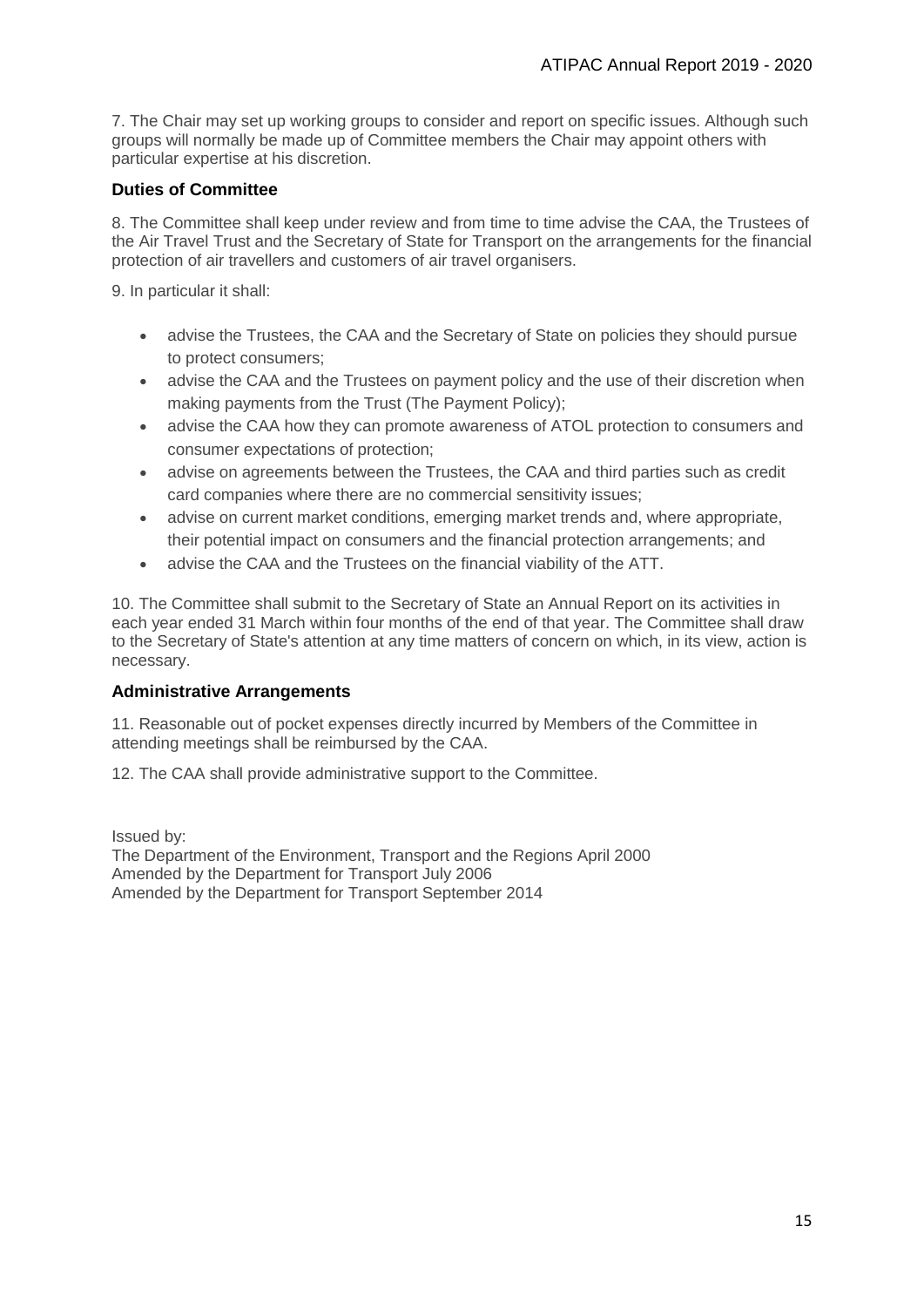# <span id="page-15-0"></span>Appendix D - ATIPAC Members

### **Sandra Webber**

Independent Representative and Chair

Sandra has been ATIPAC Chair since July 2018. She is also the Chair of the Water Alternative Dispute Resolution Panel which provides oversight of the water industry consumer redress scheme. She previously served as Director of Consumer Support at the CAA and before this worked at the Department for Transport where her responsibilities included aviation and the ATOL protection scheme.



#### **Alan Bowen**

Industry representative

Alan qualified as a solicitor in 1982 and, after a number of years in private practice, joined ABTA as Head of Legal Services. For the last 20 years he has been the Managing Partner of AGB Associates which specialises in advising the travel industry. He represents the Association of ATOL Companies (AAC).



### **Roger Bray**

Independent representative

Roger is one of the UK's longest serving travel journalists and a former travel editor of London's Evening Standard. He was a passenger on Concorde's first commercial flight, covered the rise and fall of Laker Airways, various air disasters and the after effects of 9/11. He is the coauthor of *Flight to the Sun* which explores the expansion of mass package tourism.

### **Jan Carton**

Consumer representative

Jan joined Citizens Advice as Senior Consumer Expert in March 2016. Previously she had spent 13 years as a self-employed Consumer Law Consultant, mainly providing training in a variety of consumer law subject areas to trading standards professionals, ADR providers, consumer advisers and government departments. This was preceded by careers in local government trading standards and as a senior lecturer in consumer law at Manchester Metropolitan University.



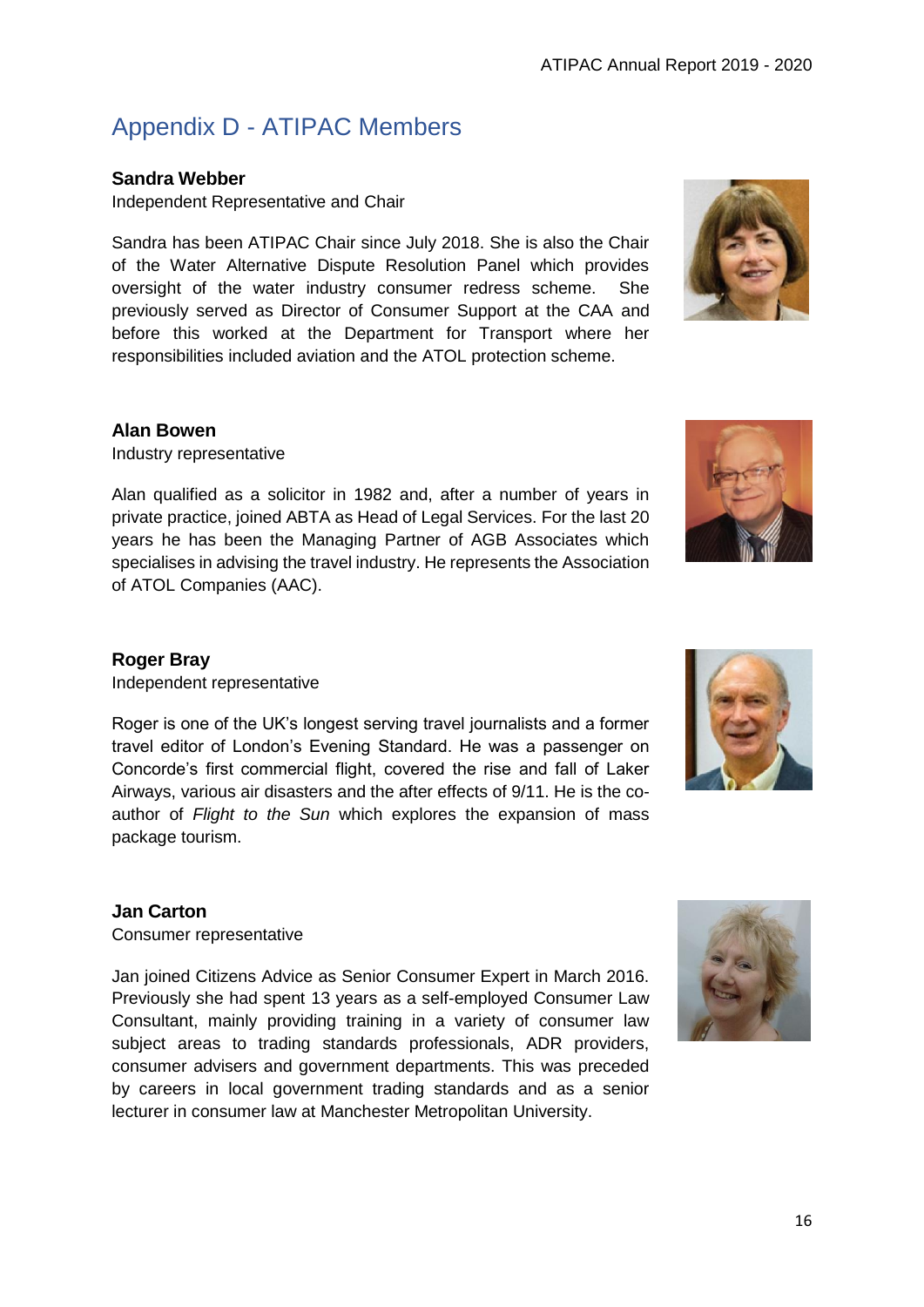## **Uday Dholakia OBE**

Independent representative

Uday is a Senior Partner at Global Consulting UK Ltd. He is an independent member of the Committee with an interest in better regulation and enterprise promotion.

### **Marykay Fuller**

CAA representative

Marykay Fuller was appointed to the Board as a Non-Executive Director in January 2019. She is Chair of the Air Travel Trust Fund, and also serves as a member of the CAA Audit Committee, and CAA International Ltd Management Advisory Board. Marykay's executive career was in finance and consulting and she is a former senior advisory partner at KPMG LLP. Earlier in her career, she also worked for the US Government where she worked on numerous US airline restructurings and represented the Corporation on the National Airline Commission.



### **Prof. David Grant**

Independent representative

David is Emeritus Professor of Law at Northumbria University. He is the co-author of Holiday Law (Sweet & Maxwell) with Stephen Mason and Simon Bunce. He has written and lectured extensively on travel law.



**Dale Keller** Industry representative

Dale is the Chief Executive of the Board of Airline Representatives in the UK (BAR UK). He has 25 years' experience in the aviation, travel and tourism industries. He represents BAR UK on the Committee.

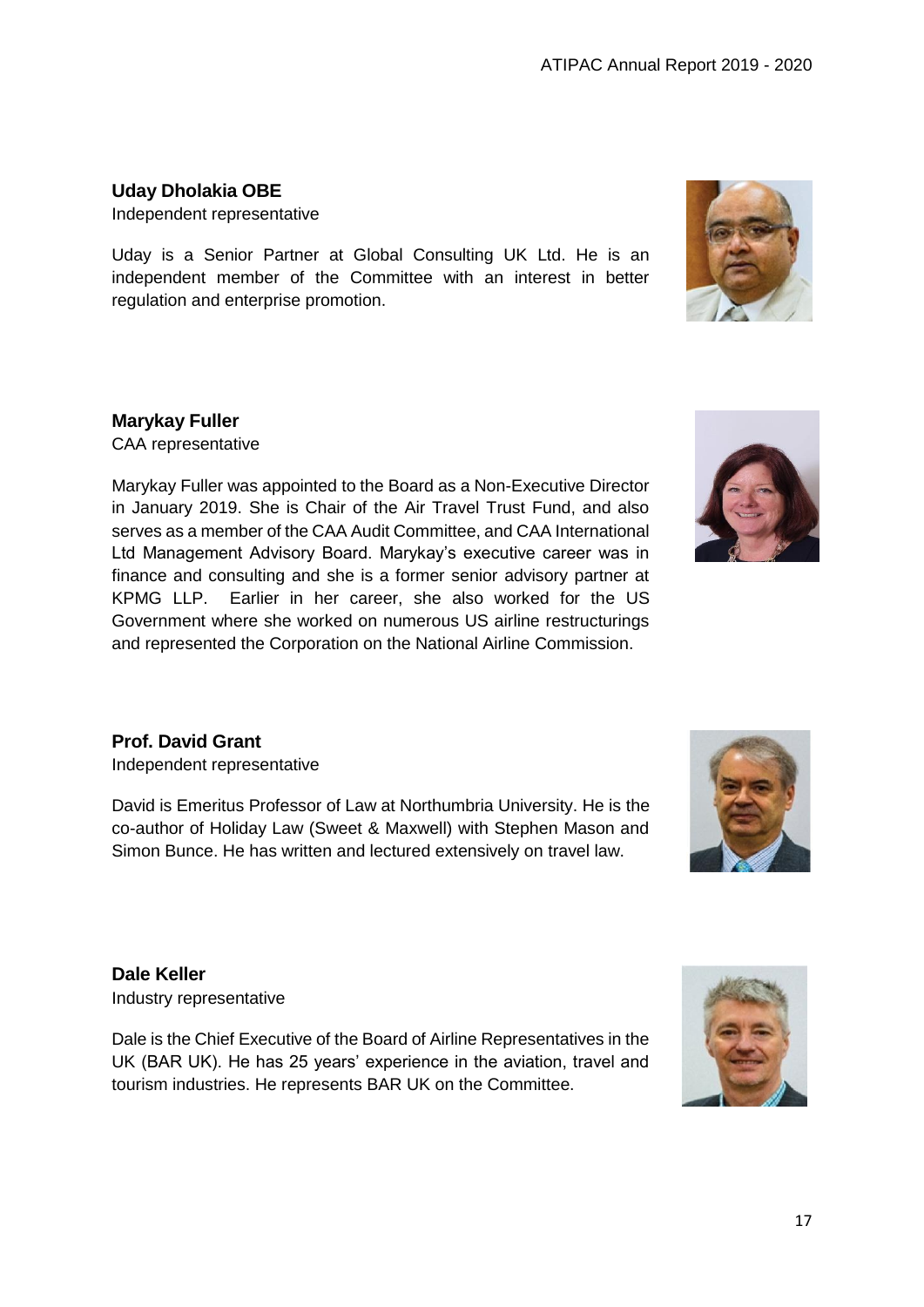**Gary Lewis** Industry representative

Gary became Chief Executive Officer of The Travel Network Group in early January 2016 following a successful management buyout of the Group. He was instrumental in delivering the first CAA Franchise arrangement in 2003 which still today provides the basis for Travel Trust Association Members to gain individual ATOL membership.

### **Alisdair Luxmoore**

Industry representative

Alisdair is a Founder and Director of Fleewinter Ltd. He represents the Association of Independent Tour Operators (AITO). He is a member of the AITO Council and also sits on the AITO Industry Issues and the website development groups.

#### **Joel Reindorp**

Industry Representative

Joel is Senior Legal Advisor at easyJet where he is responsible for commercial and consumer-related legal matters. He previously served in the legal team at Monarch Airlines, gaining key insight into the industry regime. He advised both in private practice and in-house prior to his move into airlines

### **Keith Richards**

Independent representative

Keith is a barrister, arbitrator and commercial mediator. He is Chair of the Disabled Persons Transport Advisory Committee at the DfT, a Panel Member at the Competition and Markets Authority, and a member of the Financial Services Consumer Panel at the FCA. He previously served as Head of Business and Professional Development and Consumer Affairs at ABTA, and as Chair of the CAA Consumer Panel.







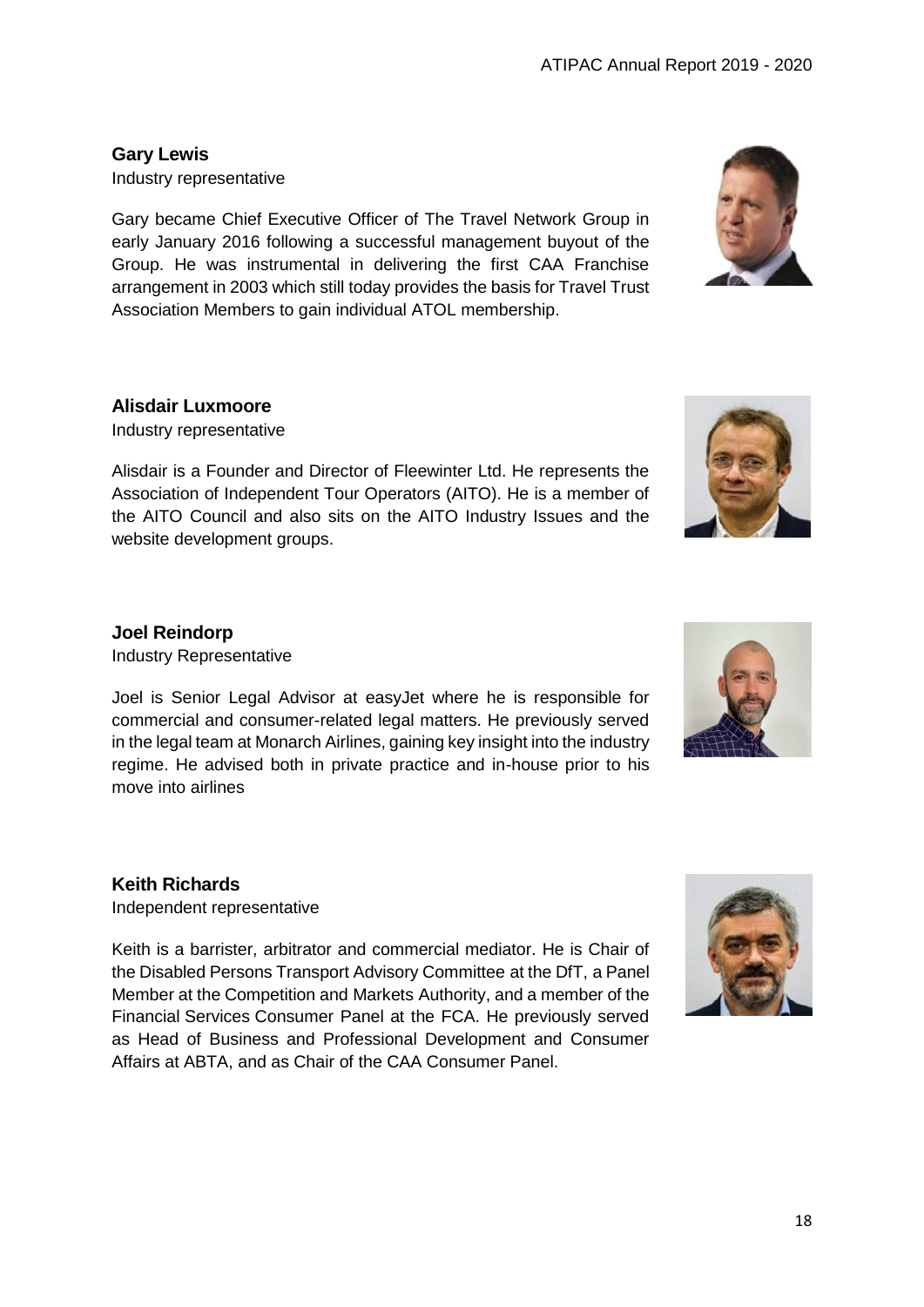ATIPAC Annual Report 2019 - 2020

#### **Mandy Round**

Industry representative

Mandy has held varied roles in the travel industry for over 30 years, including General Manager at easyJet Holidays, Client Services and Tourism Director at Sambala Resort, Cape Verde, General Manager at Jet2holidays and Director of EMEA for the Hong Kong Tourist Board. She is currently Senior Vice President of Airline Tour Operations for the LogiTravel Group based in Mallorca.

#### **Paul Smith**

CAA representative

Paul was appointed to the board as Group Director of Consumers and Markets on 24 May 2018. Before joining the CAA, he was the Head of Policy at the Payment Services Regulator, part of the UK's Financial Conduct Authority, since January 2016. Paul has also previously held the position of Chief Executive of the Australian Energy Market Commission as well as a number of senior positions with Ofgem and Ofcom.



#### **John Snyder**

Industry representative

John qualified as a Solicitor in 2000 and after secondments to various businesses such as B&Q plc, Superdrug plc and Virgin, he joined Carnival plc in 2004. Carnival is the largest cruise operator in the world and John's role includes dealing with legal issues relating to the operations of P&O Cruises, Cunard, Princess Cruises, Holland America Line and Seabourn cruise brands.

### **Bruce Treloar**

Consumer representative

Bruce is the Chartered Trading Standards Institute's Lead Officer for the Holiday & Travel Industry with 41 years of experience as a practising trading standards officer.